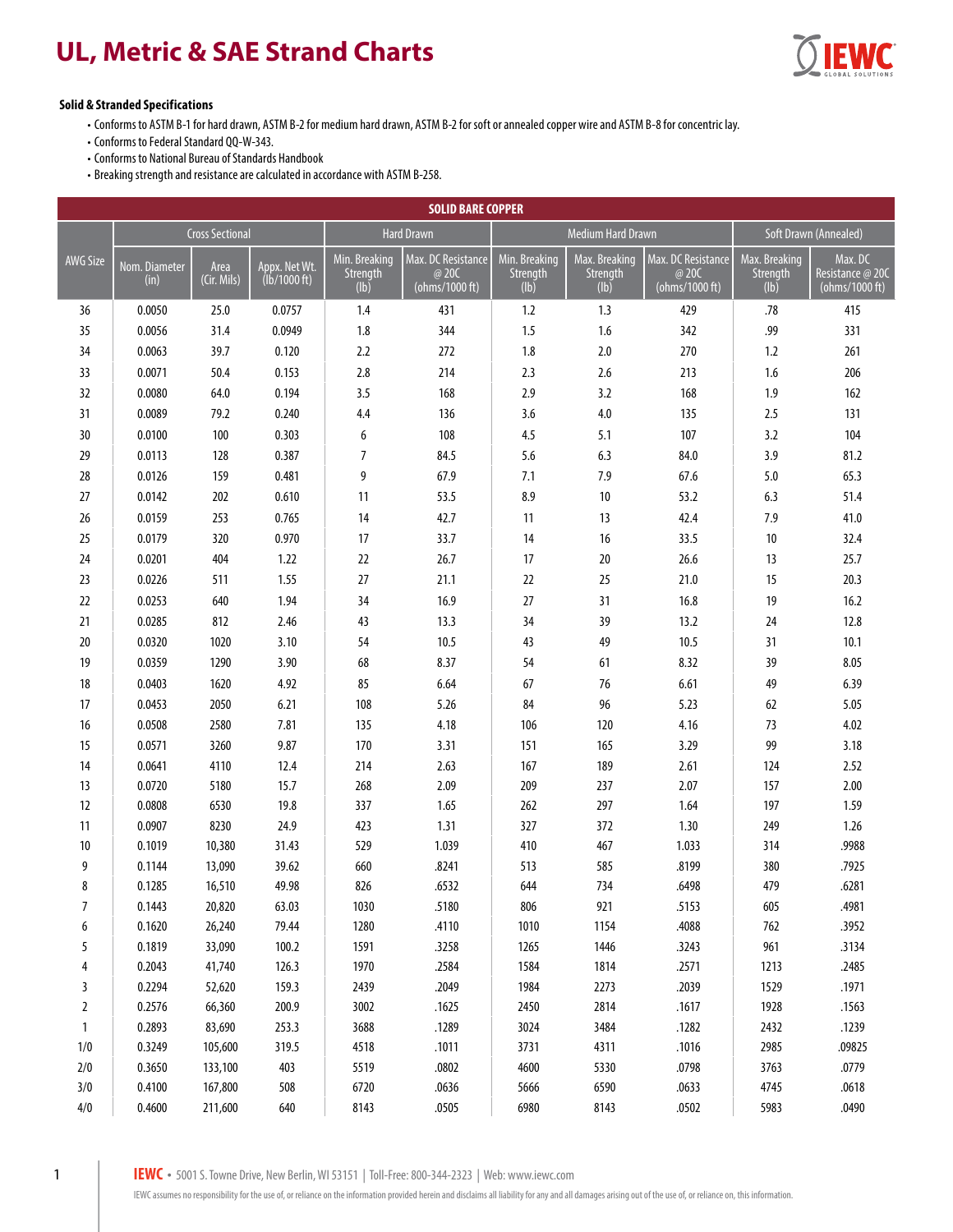| <b>STRANDED BARE COPPER</b> |                   |                      |                    |                                |                                |  |  |
|-----------------------------|-------------------|----------------------|--------------------|--------------------------------|--------------------------------|--|--|
| Size<br>(AWG/MCM)           | Stranding         | Nominal OD of Strand | Approx. OD<br>(in) | Weight<br>$\sqrt{I}$ (lbs/Mft) | OHMS / Resistance<br>(per Mft) |  |  |
| 36                          | 7/44              | 0.0020               | 0.0060             | 0.085                          | 382.0                          |  |  |
| 34                          | 7/42              | 0.0025               | 0.0075             | 0.132                          | 244.0                          |  |  |
| 32                          | 7/40              | 0.0031               | 0.0094             | 0.203                          | 159.0                          |  |  |
|                             | 19/44             | 0.0020               | 0.0099             | 0.230                          | 142.0                          |  |  |
| 30                          | 7/38              | 0.0040               | 0.0120             | 0.339                          | 95.40                          |  |  |
|                             | 19/42             | 0.0025               | 0.0120             | 0.359                          | 90.80                          |  |  |
| 28                          | 7/36              | 0.0050               | 0.0150             | 0.529                          | 61.00                          |  |  |
|                             | 19/40             | 0.0031               | 0.0160             | 0.553                          | 59.10                          |  |  |
|                             | 7/34              | 0.0063               | 0.0190             | 0.841                          | 38.50                          |  |  |
| 26                          | 10/36             | 0.0050               | 0.0190             | 0.757                          | 40.40                          |  |  |
|                             | 19/38             | 0.0040               | 0.0200             | 0.920                          | 35.50                          |  |  |
|                             | 7/32              | 0.0080               | 0.0240             | 1.356                          | 23.30                          |  |  |
| 24                          | 10/34             | 0.0063               | 0.0230             | 1.201                          | 26.09                          |  |  |
|                             | 19/36             | 0.0050               | 0.0240             | 1.430                          | 22.70                          |  |  |
|                             | 41/40             | 0.0031               | 0.0240             | 1.160                          | 25.59                          |  |  |
|                             | 7/30              | 0.0100               | 0.0300             | 2.120                          | 15.30                          |  |  |
| 22                          | 19/34             | 0.0063               | 0.0310             | 2.280                          | 14.30                          |  |  |
|                             | 26/36             | 0.0050               | 0.0300             | 1.970                          | 15.94                          |  |  |
|                             | 7/28              | 0.0126               | 0.0380             | 3.150                          | 9.600                          |  |  |
|                             | 10/30             | 0.0100               | 0.0410             | 3.090                          | 10.168                         |  |  |
| $20$                        | 19/32             | 0.0080               | 0.0400             | 3.680                          | 8.900                          |  |  |
|                             | 26/34             | 0.0063               | 0.0370             | 3.120                          | 10.05                          |  |  |
|                             | 41/36             | 0.0050               | 0.0370             | 3.100                          | 10.02                          |  |  |
|                             | 105/40            | 0.0032               | 0.0400             | 3.200                          | 10.609                         |  |  |
|                             | 7/26              | 0.0159               | 0.0480             | 5.360                          | 6.040                          |  |  |
|                             | 16/30             | 0.0100               | 0.0520<br>0.0450   | 4.940                          | 6.740<br>6.323                 |  |  |
| 18                          | 19/.0092<br>41/34 | 0.0092<br>0.0063     | 0.0470             | 4.900<br>4.920                 | 6.600                          |  |  |
|                             | 65/36             | 0.0050               | 0.0460             | 4.910                          | 6.390                          |  |  |
|                             | 168/40            | 0.0032               | 0.0520             | 5.140                          | 6.631                          |  |  |
| 17                          | 210/40            | 0.0032               | 0.0590             | 6.400                          | 5.304                          |  |  |
|                             | 7/24              | 0.0201               | 0.0600             | 8.560                          | 3.670                          |  |  |
|                             | 19/.0117          | 0.0117               | 0.0560             | 8.020                          | 4.152                          |  |  |
|                             | 19/29             | 0.0113               | 0.0570             | 7.350                          | 4.480                          |  |  |
| $16\,$                      | 26/30             | 0.0100               | 0.0660             | 8.030                          | 4.000                          |  |  |
|                             | 65/34             | 0.0063               | 0.0600             | 7.810                          | 4.020                          |  |  |
|                             | 105/36            | 0.0050               | 0.0600             | 7.950                          | 3.990                          |  |  |
|                             | 7/0.0242          | 0.0242               | 0.0726             | 12.76                          | 2.480                          |  |  |
|                             | 7/22              | 0.0253               | 0.0760             | 13.56                          | 2.310                          |  |  |
| 14                          | 19/27             | 0.0142               | 0.0710             | 11.59                          | 2.700                          |  |  |
|                             | 19/.0147          | 0.0147               | 0.0700             | 12.70                          | 2.476                          |  |  |
|                             | 41/30             | 0.0100               | 0.0700             | 12.40                          | 2.660                          |  |  |
|                             | 105/34            | 0.0063               | 0.0740             | 12.61                          | 2.490                          |  |  |
|                             | 7/20              | 0.0320               | 0.0960             | 21.69                          | 1.450                          |  |  |
|                             | 19/25             | 0.0179               | 0.0900             | 18.43                          | 1.770                          |  |  |
| 12                          | 19/.0185          | 0.0185               | 0.0925             | 20.15                          | 1.564                          |  |  |
|                             | 65/30             | 0.0100               | 0.0910             | 19.66                          | 1.680                          |  |  |
|                             | 165/34            | 0.0063               | 0.0950             | 19.82                          | 1.580                          |  |  |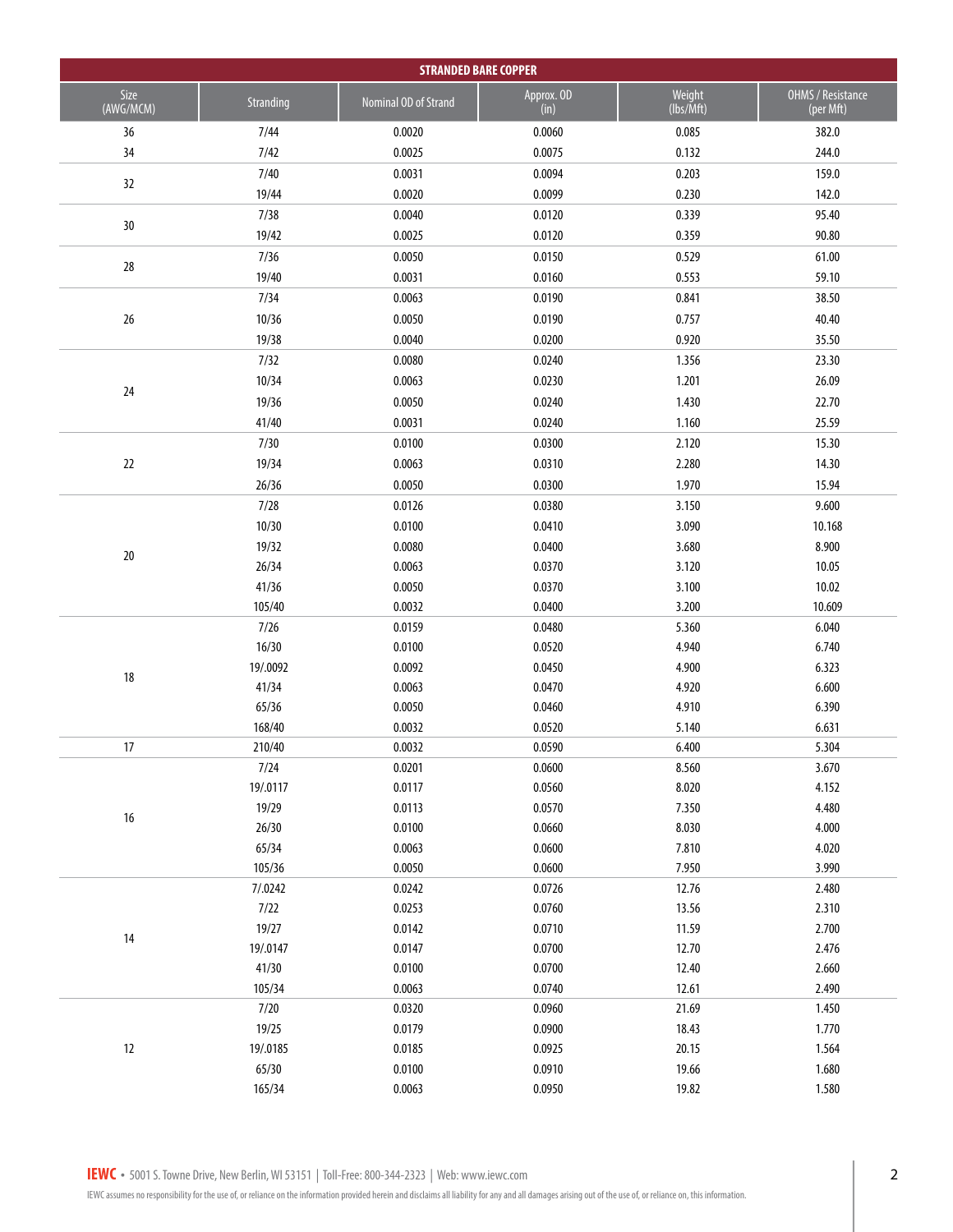|                   | <b>STRANDED BARE COPPER</b> |                      |                    |                     |                                |  |
|-------------------|-----------------------------|----------------------|--------------------|---------------------|--------------------------------|--|
| Size<br>(AWG/MCM) | Stranding                   | Nominal OD of Strand | Approx. OD<br>(in) | Weight<br>(lbs/Mft) | OHMS / Resistance<br>(per Mft) |  |
|                   | 7/.0385                     | 0.0385               | 0.1160             | 32.06               | 1.000                          |  |
|                   | 19/.0234                    | 0.0234               | 0.1170             | 32.06               | 1.000                          |  |
| $10\,$            | 37/26                       | 0.0159               | 0.1100             | 28.31               | 1.160                          |  |
|                   | 49/27                       | 0.0142               | 0.1200             | 29.89               | 1.280                          |  |
|                   | 105/30                      | 0.0100               | 0.1140             | 31.76               | .980                           |  |
|                   | 7/.0486                     | 0.0486               | 0.1460             | 50.10               | .650                           |  |
|                   | 19/.0295                    | 0.0295               | 0.1440             | 50.00               | .650                           |  |
|                   | 54/25                       | 0.0179               | 0.1506             | 55.00               | .624                           |  |
| 8                 | 84/27                       | 0.0142               | 0.1490             | 52.00               | .638                           |  |
|                   | 133/29                      | 0.0113               | 0.1670             | 54.00               | .640                           |  |
|                   | 168/30                      | 0.0100               | 0.1740             | 53.10               | .660                           |  |
|                   | 420/34                      | 0.0063               | 0.1620             | 53.00               | .680                           |  |
|                   | 7/.0612                     | 0.0612               | 0.1840             | 81.10               | .410                           |  |
|                   | 19/.0372                    | 0.0372               | 0.1860             | 81.10               | .400                           |  |
| 6                 | 133/27                      | 0.0142               | 0.2100             | 84.10               | .410                           |  |
|                   | 266/30                      | 0.0100               | 0.2040             | 83.20               | .417                           |  |
|                   | 665/34                      | 0.0063               | 0.2150             | 84.00               | .400                           |  |
|                   | 7/.0772                     | 0.0772               | 0.2320             | 129.00              | .260                           |  |
|                   | 19/.0469                    | 0.0469               | 0.2350             | 129.00              | .240                           |  |
| 4                 | 133/25                      | 0.0179               | 0.2570             | 135.00              | .258                           |  |
|                   | 420/30                      | 0.0100               | 0.2570             | 140.00              | .264                           |  |
|                   | 1064/34                     | 0.0063               | 0.2690             | 134.00              | .266                           |  |
|                   | 7/.0974                     | 0.0974               | 0.2920             | 204.90              | .162                           |  |
|                   | 19/.0591                    | 0.0591               | 0.2920             | 205.00              | .170                           |  |
| $\sqrt{2}$        | 133/.0223                   | 0.0223               | 0.3290             | 208.00              | .166                           |  |
|                   | 665/30                      | 0.0100               | 0.3380             | 213.00              | .167                           |  |
|                   | 1666/34                     | 0.0063               | 0.3370             | 212.00              | .169                           |  |
|                   | 19/.0664                    | 0.0664               | 0.3320             | 266.00              | .130                           |  |
|                   | 133/.0251                   | 0.0251               | 0.3800             | 264.00              | .132                           |  |
| 1                 | 259/.0180                   | 0.0180               | 0.3780             | 265.24              | .121                           |  |
|                   | 836/30                      | 0.0010               | 0.3650             | 266.00              | .133                           |  |
|                   | 2107/34                     | 0.0063               | 0.3760             | 268.00              | .134                           |  |
|                   | 7/.01228                    | 0.1228               | 0.3690             | 326.00              | .102                           |  |
|                   | 19/.0745                    | 0.0745               | 0.3730             | 326.00              | .100                           |  |
| $1/0$             | 37/.0534                    | 0.0534               | 0.3700             | 326.00              | .102                           |  |
|                   | 259/24                      | 0.0201               | 0.4240             | 331.00              | .105                           |  |
|                   | 1064/30                     | 0.0010               | 0.4510             | 338.00              | .105                           |  |
|                   | 2646/34                     | 0.0063               | 0.4370             | 337.00              | .106                           |  |
|                   | 7/.1379                     | 0.1379               | 0.4140             | 410.90              | .081                           |  |
|                   | 19/.0837                    | 0.0837               | 0.4190             | 410.90              | .081                           |  |
| $2/0$             | 37/.0600                    | 0.0600               | 0.4200             | 411.00              | .080                           |  |
|                   | 259/.0227                   | 0.0227               | 0.4560             | 430.00              | .083                           |  |
|                   | 1330/30                     | 0.0100               | 0.4960             | 430.00              | .084                           |  |
|                   | 3325/34                     | 0.0063               | 0.5340             | 427.00              | .085                           |  |
|                   | 7/.1548                     | 0.1548               | 0.4650             | 518.00              | $.064$                         |  |
|                   | 19/.0940                    | 0.0940               | 0.4700             | 518.00              | .064                           |  |
| $3/0$             | 37/.0673                    | 0.0673               | 0.4700             | 518.00              | .065                           |  |
|                   | 259/.0255                   | 0.0255               | 0.5360             | 533.00              | $.066$                         |  |
|                   | 1666/30                     | 0.0100               | 0.5330             | 676.00              | .067                           |  |
|                   | 4256/34                     | 0.0063               | 0.6150             | 547.00              | .0674                          |  |

**IEWC** • 5001 S. Towne Drive, New Berlin, WI 53151 | Toll-Free: 800-344-2323 | Web: www.iewc.com

IEWC assumes no responsibility for the use of, or reliance on the information provided herein and disclaims all liability for any and all damages arising out of the use of, or reliance on, this information.